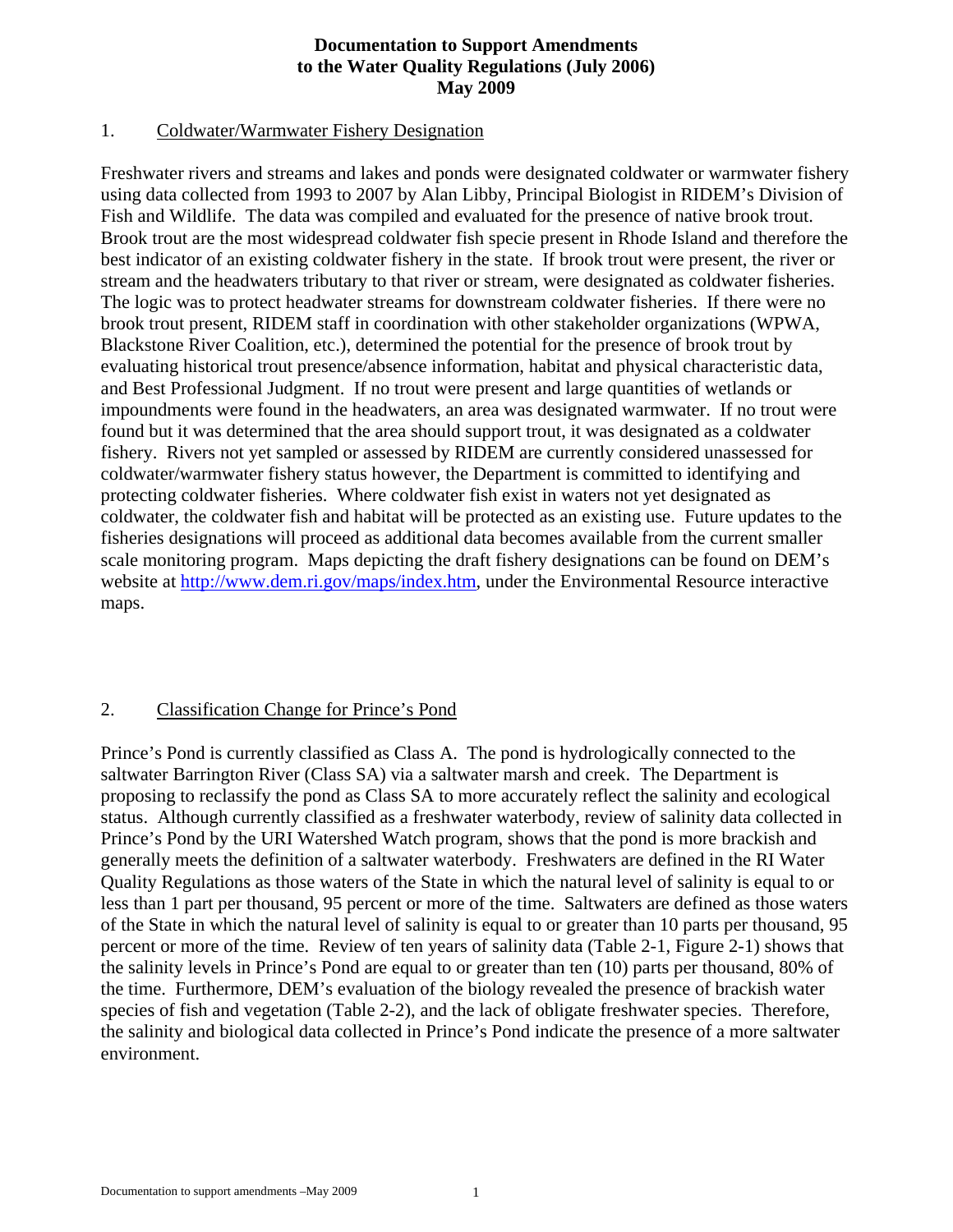| Prince's Pond Salinity Data (ppt) |             |                |  |  |  |  |
|-----------------------------------|-------------|----------------|--|--|--|--|
| Date of Sample                    | Depth (m)   | Concentration  |  |  |  |  |
| 5/4/97                            | 1           | 13             |  |  |  |  |
| 5/9/97                            | 1           | 15             |  |  |  |  |
| 5/31/97                           | 1           | 12.6           |  |  |  |  |
| 6/15/97                           | 1           | 14.2           |  |  |  |  |
| 6/29/97                           | 2.5         | 18.2           |  |  |  |  |
| 7/13/97                           | 1           | 17             |  |  |  |  |
| 7/26/97                           | 1           | 18.4           |  |  |  |  |
| 8/10/97                           | 1           | 17.4           |  |  |  |  |
| 8/24/97                           | 1           | 19.25          |  |  |  |  |
| 10/4/97                           | 1           | 22.5           |  |  |  |  |
| 10/26/97                          | 1           | 24.75          |  |  |  |  |
| 5/9/98                            | 1           | 14             |  |  |  |  |
| 6/6/98                            | 1           | 12             |  |  |  |  |
| 8/29/98                           | 1           | 17             |  |  |  |  |
| 9/12/98                           | 1           | 17.1           |  |  |  |  |
| 9/26/98                           | 1           | 26             |  |  |  |  |
| 11/7/98                           | $\mathbf 1$ | 18             |  |  |  |  |
| 5/30/99                           | 2.9         | 18             |  |  |  |  |
| 6/11/99                           | 2.25        | 23.6           |  |  |  |  |
| 6/27/99                           | 1           | 17.5           |  |  |  |  |
| 6/27/99                           | 2.5         | 18             |  |  |  |  |
| 7/24/99                           | 1           | 18.2           |  |  |  |  |
| 8/5/99                            | 1           | 18.8           |  |  |  |  |
| 8/21/99                           | 1           | 24             |  |  |  |  |
| 9/3/99                            | 1           | 23.2           |  |  |  |  |
| 9/18/99                           | 1           | 21.7           |  |  |  |  |
| 9/18/99                           | 2.5         | 19.2           |  |  |  |  |
| 10/3/99                           | 1           | 29             |  |  |  |  |
| 10/16/99                          | 1           | 21             |  |  |  |  |
| 10/16/99                          | 3           | 21.3           |  |  |  |  |
| 10/29/99                          | 1           | 20             |  |  |  |  |
| 10/29/99                          | 3.5         | 20.8           |  |  |  |  |
| 5/20/00                           | 1           | 14             |  |  |  |  |
| 6/3/00                            | 1           | 13             |  |  |  |  |
| 6/15/00                           | 1           | $\overline{7}$ |  |  |  |  |
| 6/15/00                           | 3           | 7.9            |  |  |  |  |
| 7/1/00                            | 1           | 7.1            |  |  |  |  |
| 7/1/00                            | 3           | 8.15           |  |  |  |  |
| 7/22/00                           | 1           | 9              |  |  |  |  |
| 8/20/00                           | 1           | 9              |  |  |  |  |
| 8/20/00                           | 3           | 9              |  |  |  |  |
| 8/31/00                           | 1           | 8.6            |  |  |  |  |
| 8/31/00                           | 3           | 9.7            |  |  |  |  |
| 10/1/00                           | 1           | 9.1            |  |  |  |  |
| 10/1/00                           | 3           | 10.25          |  |  |  |  |

Table 2-1 URI Watershed Watch Salinity Data for Prince's Pond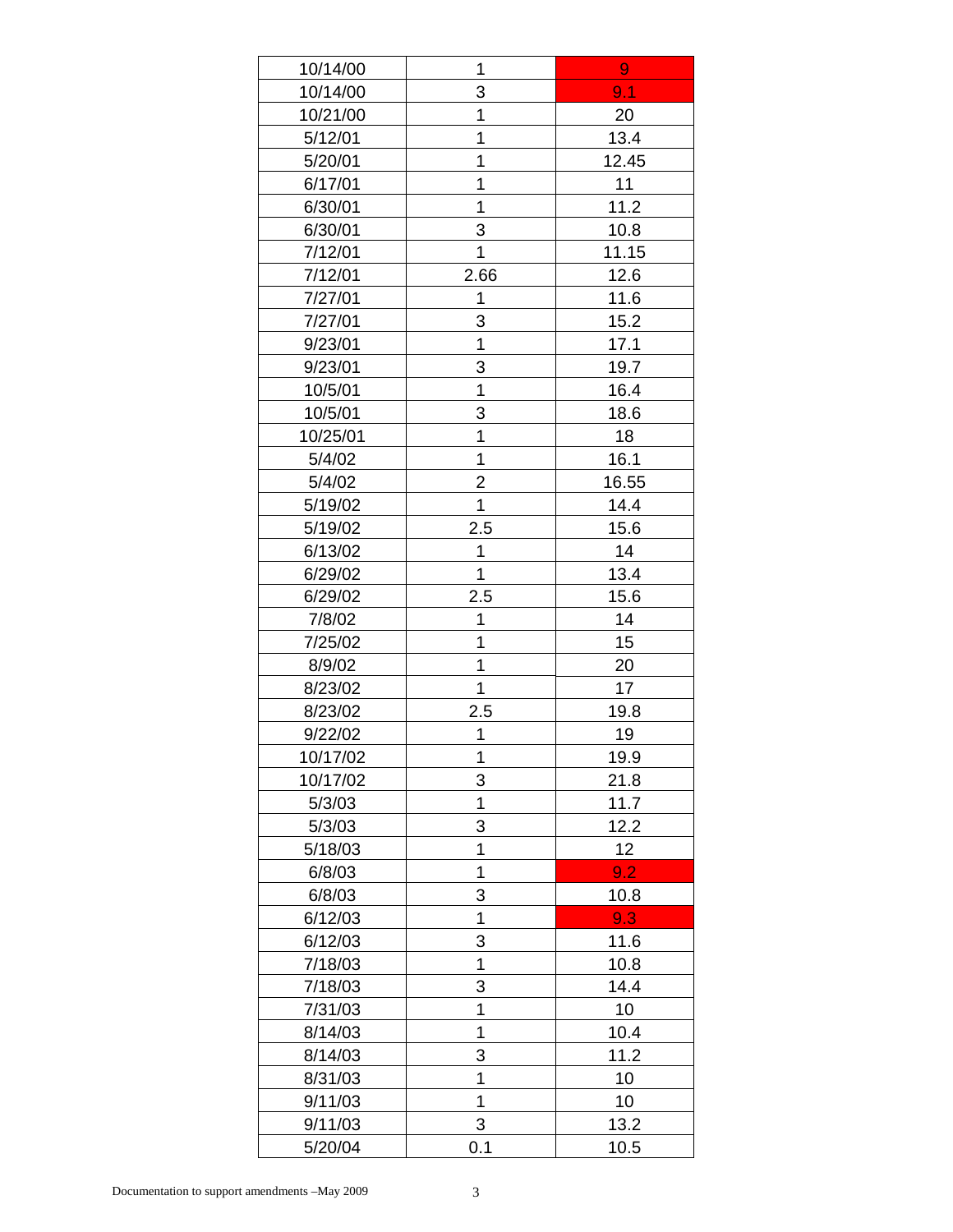| 7/3/04   | 0.1            | 12    |
|----------|----------------|-------|
| 7/17/04  | 1              | 11.2  |
| 7/17/04  | 3              | 14.4  |
| 7/22/04  | 1              | 14.5  |
| 8/7/04   | 1              | 13.4  |
| 8/7/04   | 3              | 17    |
| 8/23/04  | 1              | 12.2  |
| 8/23/04  | 3              | 15    |
| 9/2/04   | 0.1            | 14    |
| 9/17/04  | 0.1            | 13.2  |
| 9/17/04  | 1              | 13.2  |
| 9/17/04  | 3              | 15.4  |
| 10/14/04 | 1              | 16.7  |
| 5/13/05  | 1              | 11.2  |
| 5/13/05  | 3.25           | 11.6  |
| 5/28/05  | 1              | 14    |
| 5/28/05  | 3              | 15    |
| 6/10/05  | 1              | 11.8  |
| 6/10/05  | 3              | 12.4  |
| 6/23/05  | 1              | 11    |
| 6/23/05  | 3              | 18    |
| 7/2/05   | $\overline{1}$ | 11.6  |
| 7/2/05   | 3              | 15.2  |
| 7/10/05  | $\overline{1}$ | 11.6  |
| 7/10/05  | 3.4            | 13.3  |
| 7/26/05  | 1              | 12.4  |
| 7/26/05  | 3              | 17.9  |
| 8/6/05   | 1              | 18    |
| 8/6/05   | 3              | 16    |
| 8/18/05  | 1              | 12.5  |
| 8/18/05  | 3              | 16.4  |
| 9/1/05   | 1              | 15    |
| 9/1/05   | 3              | 18    |
| 9/16/05  | $\mathbf 1$    | 15.2  |
| 9/16/05  | 3.5            | 19    |
| 10/2/05  | 1              | 16    |
| 10/2/05  | 3              | 19    |
| 10/17/05 | 1              | 13.5  |
| 10/17/05 | 3.5            | 16.45 |
| 5/18/06  | 1              | 8     |
| 5/18/06  | 3              | 7.3   |
| 6/4/06   | 3              | 6     |
| 6/16/06  | $\mathbf 1$    | 5     |
| 6/29/06  | 1              | 6     |
| 6/29/06  | 3.5            | 6.8   |
| 7/16/06  | 1<br>6         |       |
| 7/29/06  | 1              | 5.6   |
| 7/29/06  | 3.5            | 7.6   |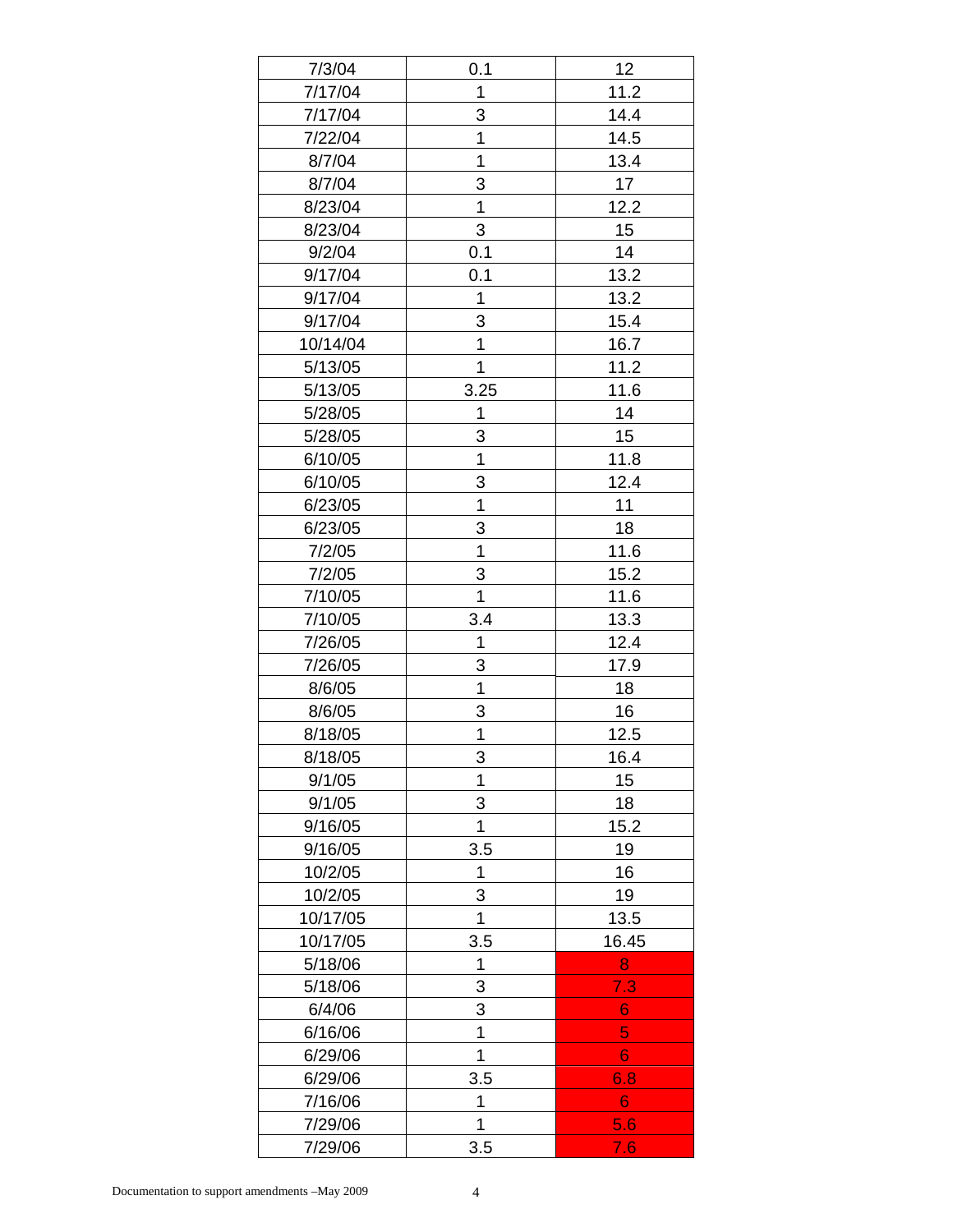| 8/12/06  | 1    | 10.8             |
|----------|------|------------------|
| 8/12/06  | 3.5  | 11.2             |
| 8/25/06  | 1    | 6.7              |
| 8/25/06  | 3.5  | 9.2              |
| 9/9/06   | 1    | $\overline{7}$   |
| 9/9/06   | 3    | 12               |
| 9/24/06  | 1    | 8.4              |
| 9/24/06  | 3    | 11.1             |
| 10/6/06  | 1    | $\boldsymbol{9}$ |
| 10/6/06  | 3    | 13               |
| 10/21/06 | 1    | 13               |
| 10/21/06 | 3.5  | 14               |
| 10/27/06 | 1    | 11.5             |
| 10/27/06 | 3.25 | 13.8             |
| 4/26/07  | 1    | 10.8             |
| 4/26/07  | 3.5  | 12.6             |
| 5/12/07  | 1    | 9.7              |
| 5/27/07  | 1    | 8.5              |
| 6/8/07   | 1    | 8.5              |
| 6/8/07   | 3.5  | 9.6              |
| 6/22/07  | 1    | 8                |
| 7/6/07   | 1    | 8.7              |
| 7/6/07   | 3.5  | 11.6             |
| 7/21/07  | 1    | 9.1              |
| 7/21/07  | 3.5  | 12.65            |
| 8/3/07   | 1    | 9.6              |
| 8/3/07   | 3.5  | 14               |
| 8/18/07  | 1    | 11               |
| 8/18/07  | 3    | 11               |
| 9/1/07   | 1    | 11.2             |
| 9/1/07   | 3.5  | 16.6             |
| 9/30/07  | 1    | 26               |
| 9/30/07  | 3    | 22               |
| 10/12/07 | 1    | 15.7             |
| 10/12/07 | 3.5  | 18               |
| 10/19/07 | 1    | 15.4             |
| 10/19/07 | 3.5  | 18               |

Cells in Red indicate a value less than 10 ppt salinity.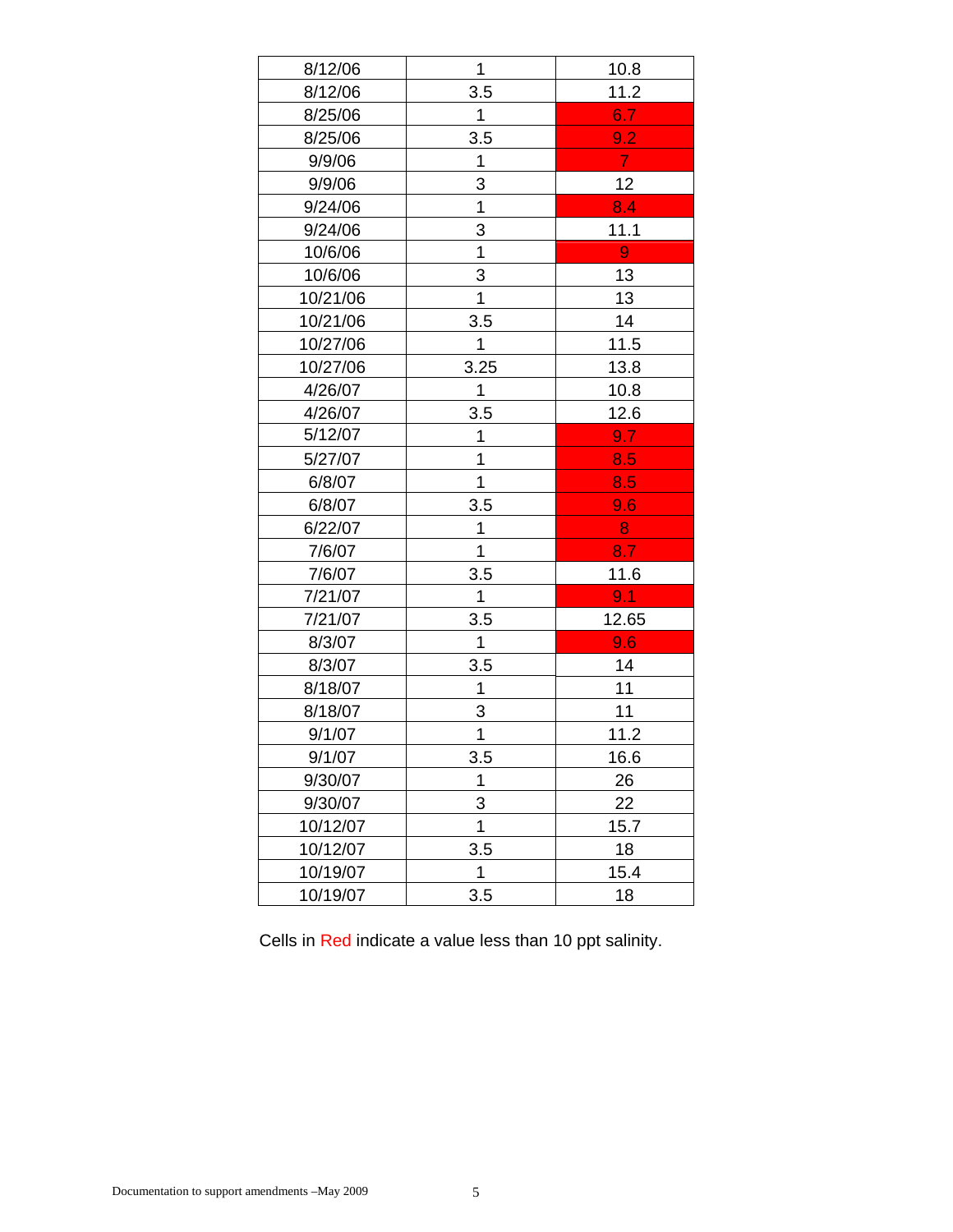

Table 2-2 Flora and Fauna Observed by DEM Staff in and around Prince's Pond

### Fauna

*Menidia menidia* (Silversides) *Fundulus heteroclitus* (Mummichogs) *Palaemonetes pugio* (Grass Shrimp) *Cyprinodon variegates* (Sheepshead minnow) *Anguilla rostrata* (American eel) *Apeltes quadracus* (Fourspine Stickleback) *Pomolobus pseudoharengus* (Alewife) Barnacles

# Flora

*Spartina alterniflora* (Saltwater or Smooth Cordgrass) *Spartina patens* (Salt Hay Grass or Salt Meadow Grass) *Distichlis spicata* (Salt Grass or Spike Grass) *Atriplex patula L.* (Marsh Orach or Spearscale) l *Baccharis halimifolia L.* (Groundsel Tree or Sea Myrtle) *Iva frutescens* (High-Tide Bush) *Solidago sempervirens L.* (Seaside Goldenrod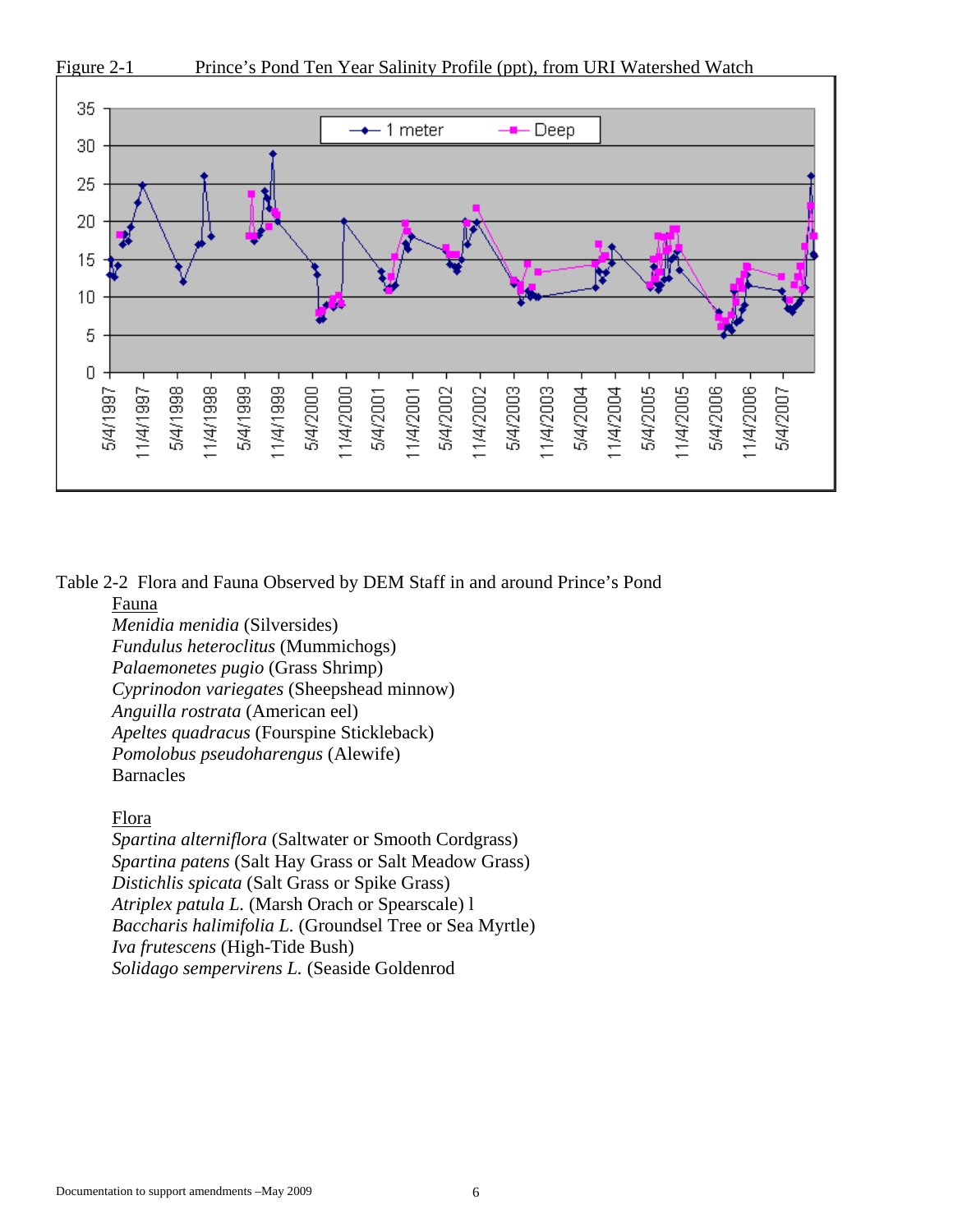# **Introduction**

In 1997, Rhode Island Department of Environmental Management (RI DEM) adopted EPA's hardness-based dissolved metals criteria into the water quality standards as a better approximation for metal bioavailability than total metal in the water column. Previously, aquatic life criteria for metals had been expressed only in terms of total metal. Although this approach accounts for the low bioavailability/toxicity of metals attached to suspended particles, it does not address the fact that for certain metals including copper, not all of the dissolved metal is in forms that are readily toxic to aquatic organisms. There is valid scientific rationale for the contention that the National criteria may be underprotective or overprotective at specific sites. National water quality criteria are based upon laboratory toxicity tests in which aquatic organisms were exposed to known concentrations of toxicants in laboratory water and therefore, may not adequately represent site water and effluent effects. Metals found in wastewater treatment facility (WWTF) effluent are generally less toxic than the pure metal ions used in the National metal criteria development tests. Work conducted by Connecticut DEP (CT DEP), and recently verified and adopted by Massachusetts DEP (MA DEP), showed that organic substances within the water column have a mitigating effect on copper toxicity. Connecticut established that surface waters high in organic content, specifically waters whose 7Q10 flow include a 20% or greater proportion of biologically treated domestic wastewater from a WWTF, exhibited a measurably greater capacity to assimilate copper toxicity. Under these conditions, it was demonstrated that the copper criterion could be increased and still provide the same degree of aquatic life protection as the national guideline. This approach and resulting site specific dissolved copper criteria were approved by EPA Region 1. Massachusetts DEP recently adopted, and EPA approved, the Connecticut site specific copper criteria for rivers in Massachusetts that are similar in the two states. Based upon the work conducted by CT DEP and MA DEP, RI DEM proposes to adopt Connecticut's site specific copper water effect ratio (WER) for selected Rhode Island rivers with comparable water chemistry.

# Overview of Work Conducted by CT DEP and MA DEP

Connecticut studied the toxicity of copper in 7 different rivers across the state, all of which had a minimum in-stream effluent concentration of 20% at 7Q10 flows (CT DEP). The rivers studied represented large ranges of hardness concentrations (32.5 – 116.3 mg/l). WERs for dissolved copper were determined for each river by conducting toxicity tests in accordance with "Standard Procedures for Conducting Acute Toxicity Tests for Derivation of WERs" (Dunbar, L.E., 1996). As shown in Table 1, a minimum of three WER determinations were made for each reference site location using *Daphnia pulex* as the test species. The geometric mean WER for each reference site was calculated as the best estimate of the WER for a site. The lowest geometric mean WER, 2.92, was adopted by Connecticut as the Final Water Effect Ratio for derivation of site specific copper criteria. Utilizing the lowest geometric mean ensures that the modified criteria will be protective of all comparable waters. The site specific dissolved copper criteria was derived by multiplying the WER (2.92) by the national guidance criteria for dissolved copper, calculated at a hardness of 50 mg/l, and using the hardness-dependant equation for copper criteria as published at the time of the study. EPA Region I approved Connecticut's adoption of 25.7 ug/l acute site specific dissolved copper criteria and 18.1 ug/l chronic dissolved copper criteria for selected freshwater streams. Note that the slope and intercept within the freshwater hardness-dependant copper criteria equation have since changed (USEPA, 1996).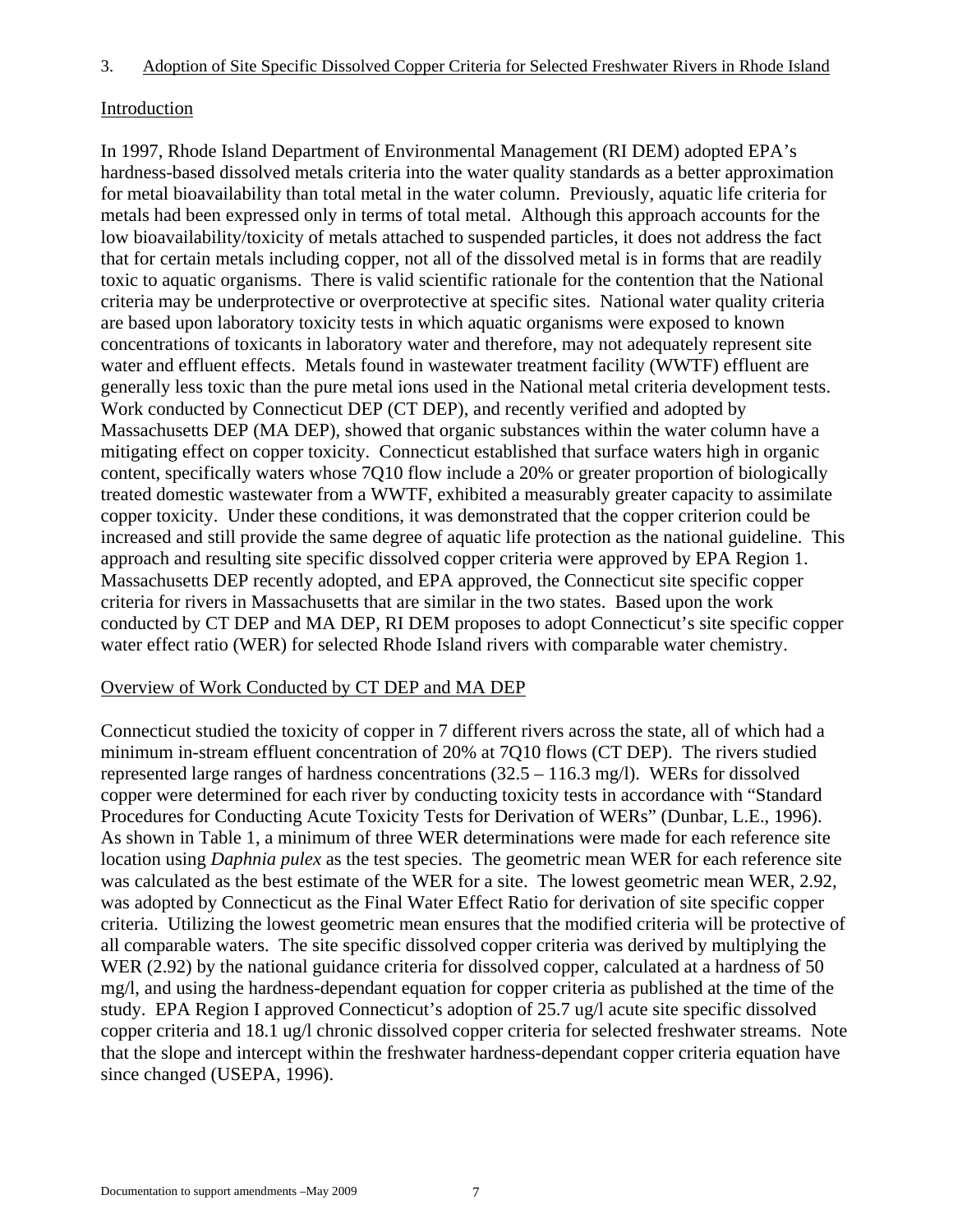| Water Effect Ratios for Dissolved Copper at Reference Sites |       |                |       |       |            |  |  |
|-------------------------------------------------------------|-------|----------------|-------|-------|------------|--|--|
| Site                                                        |       | Geometric Mean |       |       |            |  |  |
|                                                             | Run 1 | Run 2<br>Run 3 |       | Run 4 | <b>WER</b> |  |  |
| Saugatuck River                                             | 4.30  | 8.90           | 12.10 | 11.46 | 8.53       |  |  |
| Housatonic River                                            | 2.93  | 5.63           | 7.34  | 9.05  | 5.75       |  |  |
| Shepaug River                                               | 3.02  | 6.00           | 7.72  |       | 5.19       |  |  |
| Salmon River                                                | 4.54  | 1.35           | 4.69  | 3.98  | 3.27       |  |  |
| Willimantic River                                           | 3.04  | 1.47           | 5.09  | 4.43  | 3.17       |  |  |
| Eight Mile River                                            | 2.93  | 6.07           | 4.00  | 3.12  |            |  |  |
|                                                             | 4.30  | 1.40           | 5.51  | 2.00  |            |  |  |
|                                                             | 1.00  | 1.72           | 2.39  | 1.68  |            |  |  |
|                                                             | 4.92  | 4.49           | 4.22  | 4.51  | 3.06       |  |  |
|                                                             | 4.88  | 2.52           | 1.9   | 2.72  |            |  |  |
|                                                             | 4.62  | 3.27           | 2.41  | 3.27  |            |  |  |
|                                                             | 4.83  | 2.57           | 3.29  |       |            |  |  |
| <b>Farmington River</b>                                     | 3.36  | 2.10           | 3.46  | 2.99  | 2.92       |  |  |

| Table 1 Water Effect Ratios (WERs) in Connecticut Waters |
|----------------------------------------------------------|
|----------------------------------------------------------|

From Connecticut Department of Environmental Protection

Recognizing the concept of ecoregions and based upon the chemistry of the ambient waters tested by Connecticut and their similarity to many waters in Massachusetts, MA DEP proposed to adopt the revised dissolved copper criteria developed by Connecticut for comparable rivers in Massachusetts (Massachusetts Department of Environmental Protection). As further confirmation of the conservative approach associated with adopting CT DEP's WER, MA DEP presented findings from a Biotic Ligand Model (BLM) study for several Taunton River sites which resulted in allowable dissolved copper concentrations higher than those derived through CT DEP's empirical approach. EPA Region I approved MA DEP's adoption of Connecticut's site specific dissolved copper criteria for a number of rivers in Massachusetts.

# Application to Selected Rivers in Rhode Island

Based upon the work conducted by CT DEP and MA DEP, RI DEM proposes to adopt Connecticut's site specific copper WER for the entire length of the Blackstone and Ten Mile Rivers, and the Woonasquatucket River downstream of the Smithfield WWTF discharge to the confluence with the Moshassuck River.

MA DEP has adopted the site specific dissolved copper criteria for the Blackstone River and Ten Mile River to the MA/RI border. The water chemistry in both of these rivers within RI, is consistent with that observed in Massachusetts (Table 2) and, as MA DEP presented, the water chemistry is also comparable to the sites studied in Connecticut. In addition, the Woonasquatucket River, downstream of the Smithfield WWTF discharge to the confluence with the Moshassuck River, has comparable water chemistry as the waters tested by CT DEP (Table 2). These three RI rivers consist of 20% or higher wastewater effluent at 7Q10 flows. The CT DEP study involved rivers with a mean alkalinity range of 21.8-114.5 mg/l; a mean pH range of 7.1-8.2 SU; a mean hardness range of 32.5-116.3; and a mean Total Organic Carbon (TOC) range of 3.95-6.8 mg/l. As can be seen from Table 2, the ranges of data for all three rivers in RI are comparable to the mean ranges reported by CT DEP and as presented by MA DEP for the Blackstone and Ten Mile Rivers. In addition, as presented by MADEP for the Ten Mile and Blackstone Rivers, Whole Effluent Toxicity (WET) test results from the WWTFs discharging into the Massachusetts portion of these rivers show limited or no toxicity. There are no WWTF discharges into the RI portion (6 miles) of the Ten Mile River. As can be seen in Table 3, for the WWTFs discharging into the RI portion of the Blackstone (Woonsocket WWTF) and Woonasquatucket (Smithfield WWTF) rivers, there is also limited or no acute effluent toxicity.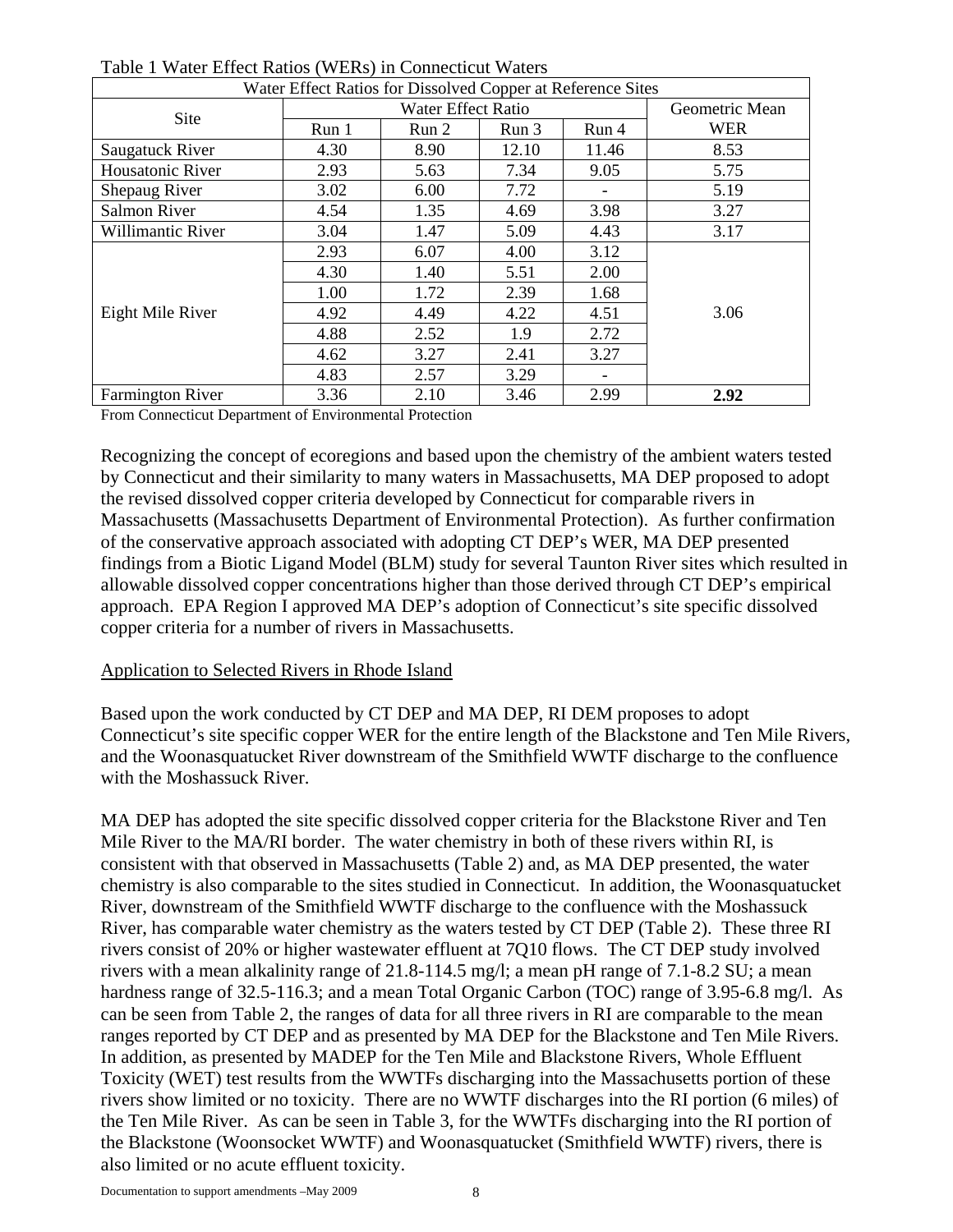# Table 2 Water Quality Summary for Selected Rhode Island Rivers

| Waterbody Name                                                                                                 | WBID#                                                                                                  | <b>WWTF</b><br>Discharging into<br>Waterbody                                | <b>WWTF</b><br>Design<br>Flow<br>(MGD) | River<br>7Q10<br>Flow<br>(MGD) | $\%$<br>Effluent<br>at 7010 | Alkalinity*<br>(mg/l) | pH*<br>(SUs)           | Total Organic<br>$Carbon*$<br>(mg/l)        | Average<br>Hardness*<br>(mg/l) |
|----------------------------------------------------------------------------------------------------------------|--------------------------------------------------------------------------------------------------------|-----------------------------------------------------------------------------|----------------------------------------|--------------------------------|-----------------------------|-----------------------|------------------------|---------------------------------------------|--------------------------------|
| <b>Blackstone River (entire)</b><br>length of river within RI)                                                 | RI0001003R-01A<br>RI0001003R-01B                                                                       | <b>Upper Blackstone</b><br>Grafton<br>Northbridge<br>Uxbridge<br>Woonsocket | 56<br>2.4<br>2.0<br>2.5<br>16.0        | 31.1                           | 71                          | 20<br>$(8.0 - 28.0)$  | 7.1<br>$(6.2 - 8.2)$   | $5.76^{1}(3.96-7.08)$<br>$7.1^2$ (5.3-12.1) | 41.5<br>$(19.0 - 78.0)$        |
| <b>Ten Mile River (entire)</b><br>length of river within RI,<br>including 4 run-of-the-<br>river impoundments) | RI0004009R-01A<br>RI0004009R-01B<br>RI0004009L-02<br>RI0004009L-01A<br>RI0004009L-01B<br>RI0004009L-03 | Attleboro<br>North Attleboro                                                | 8.6<br>4.61                            | 1.93                           | 87.3                        | no data               | 7.7<br>$(7.0-9.0)$     | 4.8<br>(single data point)                  | 47.7<br>$(42.0 - 53.6)$        |
| <b>Woonasquatucket River</b><br>(below Smithfield WWTF<br>discharge to confluence<br>with Moshassuck River)    | RI0002007R-10C<br>RI0002007R-10D                                                                       | Smithfield                                                                  | 3.5                                    | 3.68                           | 48.7                        | no data               | 7.0<br>$(5.62 - 7.61)$ | 4.44<br>$(3.12 - 7.8)$                      | 48.8<br>$(31.6 - 113.37)$      |

\* - Mean value observed for period noted below. Range of data is shown in parentheses

### Blackstone River Data Sources:

Alkalinity –  $(n = 15)$  February 2000 – August 2002, USGS gage at Manville, RI  $pH - (n = 32)$  February 2000 – June 2008 USGS, gage at Manville, RI Hardness –  $(n = 26)$  February 2000 – May 2008, USGS gage at Manville, RI  $NH_3 - (n = 11)$  June 2000 – August 2002, USGS gage at Manville, RI Chloride – (n = 6) June 2000 – June 2002, USGS gage at Manville, RI<br><sup>1</sup>TOC – (n ≅ 52) biweekly 1982 – 1983, mouth of Blackstone River, Nixon et al 1995<sup>\*</sup>. DOC range 3.6-5.88 mg/l, mean 5.04 mg/l<br> ${}^{2}TOC - (n = 9)$  June 2000 – April 2002, USGS gage at Manville, RI

### Ten Mile River Data Sources:

 pH – (n = 43) September 2000 – April 2001, along length of river ,Narragansett Bay Commission (NBC) Hardness –  $(n = 8)$  March 2007 and May 2007, along length of the river, RIDEM, TMDL section TSS – (n = 48) November 2000 – April 2001, NBC April 2007 – September 2007, MADEP Chloride – (n=3) September 1996 and September 1997, RIDEM Supplemental sampling; Sept 2000 RSD TOC – (n = 1) Summer 2000 Random Sampling Design (RSD) Project USEPA

### Woonasquatucket River Data Sources:

pH – (n = 36) May 2004 – October 2006, along length of the river, URI Watershed Watch

Hardness –  $(n = 20)$  August 2002, along length of the river, NBC

 $TSS - (n = 25)$  August 2002, along length of the river, NBC

 $NH_3 - (n = 34)$  May 2004 – October 2006, along length of the river, URIWW

Chloride –  $(n = 15)$  May 2004 – October 2006, along length of the river, URIWW

TOC – ( $n \approx 52$ ) biweekly 1982 – 1983, mouth of Woonasquatucket River, Nixon et al 1995<sup>\*</sup>

DOC range 2.88-6.66 mg/l, mean 3.96 mg/l

\* S.W. Nixon, S.L. Granger & B.L. Nowicki, An assessment of the annual mass Balance of carbon, nitrogen, and phosphorus in Narragansett Bay, Biogeochemistry 31: 15-61, 1995.